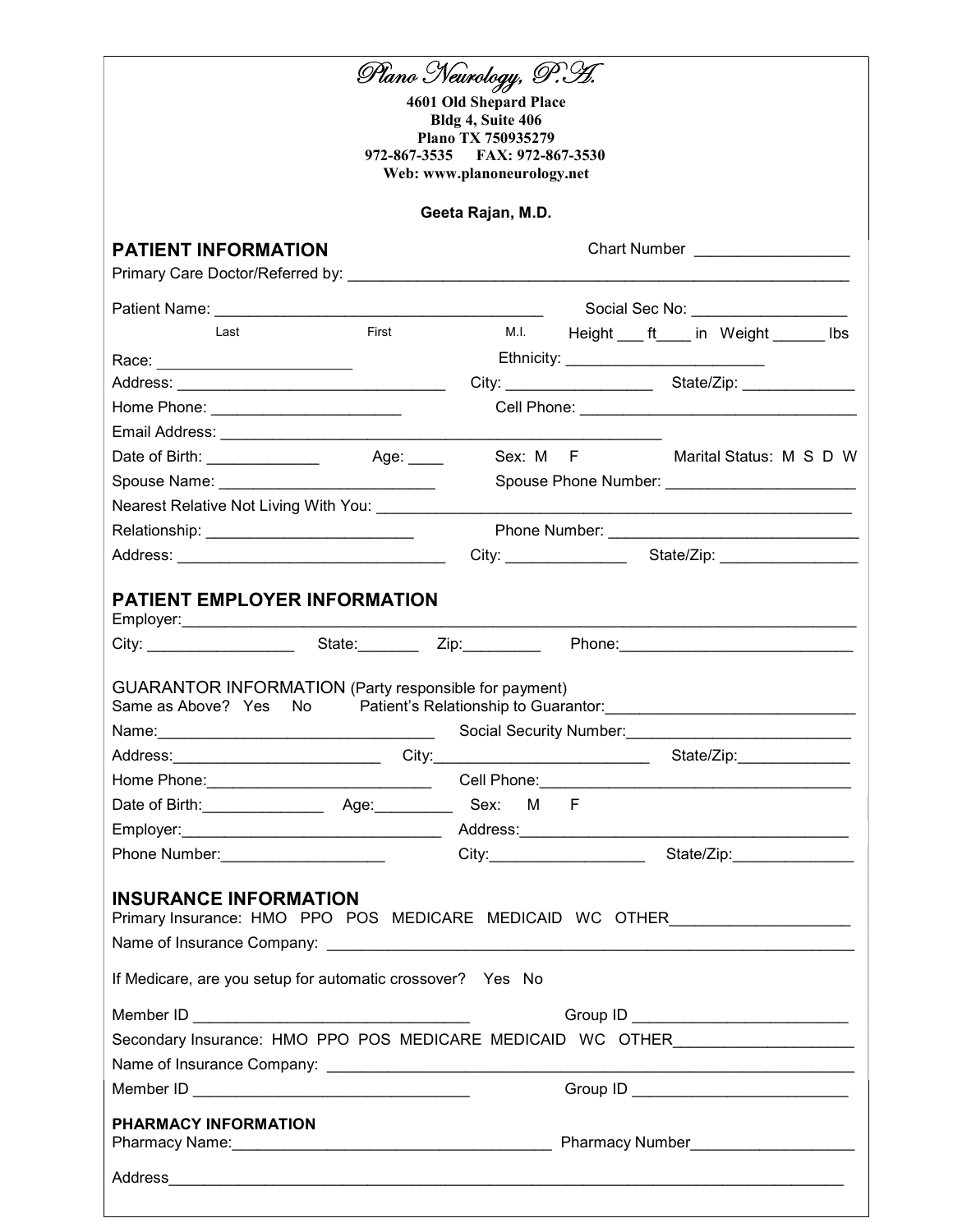#### NEW PATIENT REGISTRATION DISCLOSURE FORM

PATIENT NAME: The contract of the contract of the contract of the contract of the contract of the contract of the contract of the contract of the contract of the contract of the contract of the contract of the contract of

**DEAR PATIENT:** In order for us to handle the increasing request for information concerning your medical care, progress, and medical history, it is necessary for us to obtain your permission in advance, to transmit such information. Thank you for your assistance.

#### AUTHORIZATION FOR DISCLOSURE OF HEALTHCARE INFORMATION

I hereby authorize Plano Neurology, P.A. and its employees to release any information acquired in the course of my examination or treatment to insurance carriers, self-insurance plans, third party administrators, case managers, attorneys, employers, and healthcare providers as requested.

I hereby authorize Plano Neurology, P.A. and its employees to leave messages on my home voice-mail or answering machine in reference to all test or lab results.

#### ASSIGNMENTS OF BENEFITS AND AGREEMENT TO PAY

I hereby authorize Plano Neurology, P.A. to release my medical information pertaining to the diagnosis and/or treatment, including but not limited to, information concerning communicable diseases such as Human Immune Deficiency Virus (HIV), Acquired Immune Deficiency Syndrome (AIDS), drug and alcohol history, dental health, sexually transmitted diseases, laboratory test results, medical history, treatment or any other needed information necessary to file a health insurance claim form, or to obtain payment for your services. And, I hereby authorize and assign all medical benefits to which I am entitled relating to fees for your services, including Medicare and other government sponsored services, private insurance, group insurance, and any health benefits to Plano Neurology, P.A.

I acknowledge and understand that I am responsible for all the charges for all the services rendered to me. I agree to pay out-of-pocket deductibles, and/or co-pays, and/or non-covered services as may be required under my health insurance plan including services not covered by Medicare when I receive treatment.

If I do not have insurance coverage, I agree to pay my account in full or make arrangements for prompt payment by signing a payment agreement for the outstanding balance. Plano Neurology, P.A. accepts major credit cards and Personal Checks.

I understand that any check returned due to insufficient fund will incur a fee of \$25.

I understand that I will be confirming my appointment a day before my appointment and failure to do so may result in the cancellation of my appointment. I understand that I may be assessed a fee of \$50 if I do not show up for my appointment after confirmation or repeated cancellations or reschedules without at least twenty four hours notice.

I understand that any paperwork I request from the physician or Plano Neurology, PA is chargeable to me and I will be required to pay and it is separate from the charge for medical care.

| PRINT PATIENT'S OR MINOR'S NAME  |             |                     |
|----------------------------------|-------------|---------------------|
| SIGNATURE OF PATIENT OR GUARDIAN | DATE        | <b>RELATIONSHIP</b> |
| <b>WITNESS</b>                   | <b>DATE</b> |                     |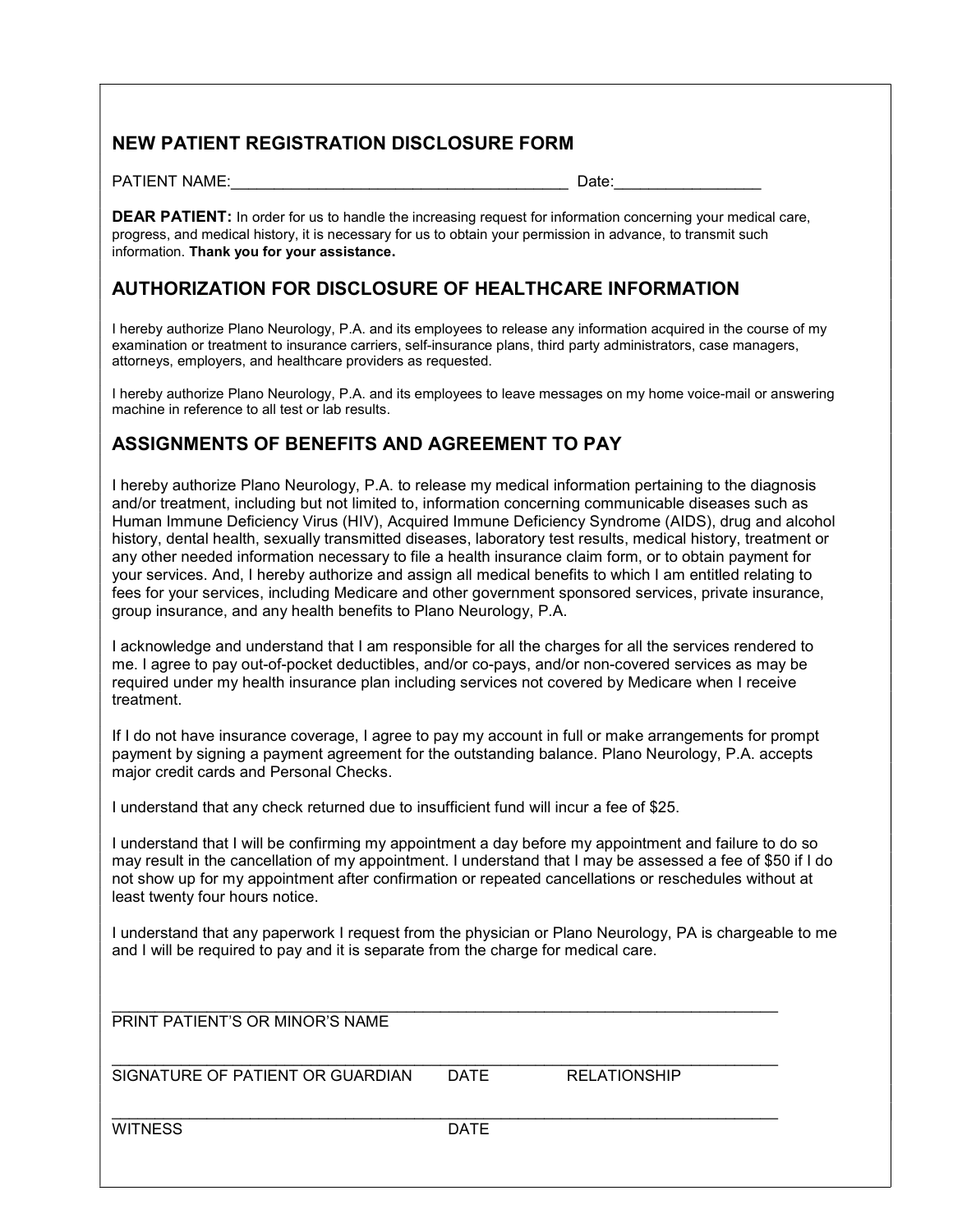Plano Neurology, P.H.

4601 Old Shepard Place Bldg 4, Suite 406 Plano TX 750935279 972-867-3535 FAX: 972-867-3530 Web: www.planoneurology.net

# Permission to view External Source Prescription History

In order to provide effective patient care, the physician may have to view patient prescription history from external sources such as pharmacy. Would you like to give permission to view prescription history?

 $\Box$  Grant Permission

 $\Box$  Deny Permission

Name of Patient

Signature of Patient or Personal Representative

 $\mathcal{L}_\text{max}$  and  $\mathcal{L}_\text{max}$  and  $\mathcal{L}_\text{max}$  and  $\mathcal{L}_\text{max}$ 

 $\_$ 

Date

Name of Personal Representative (if applicable)

Description of Personal Representative's Authority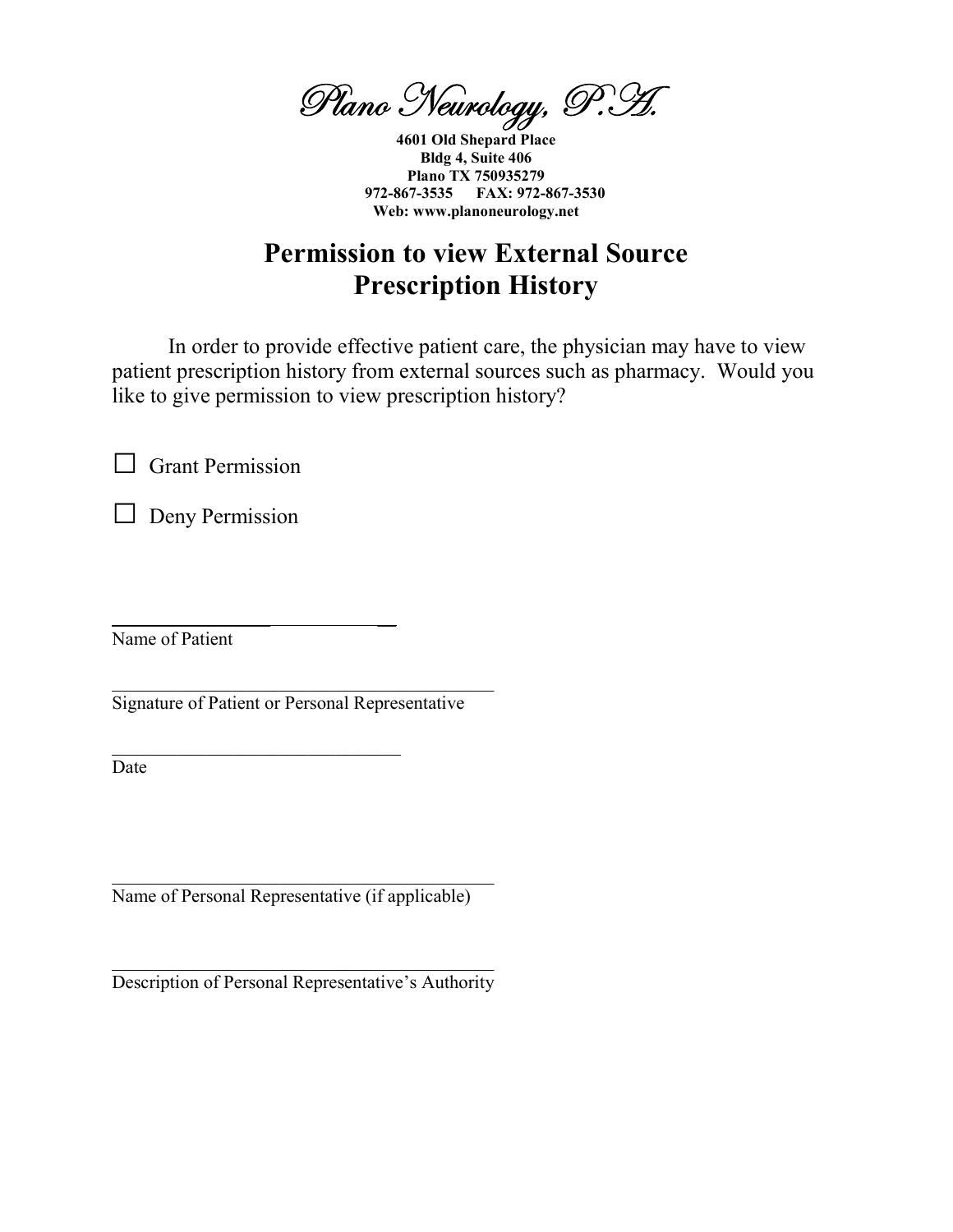Plano Neurology, P.H.

4601 Old Shepard Place Bldg 4, Suite 406 Plano TX 750935279 972-867-3535 FAX: 972-867-3530 Web: www.planoneurology.net

# Acknowledgement of Review of Notice of Privacy Practices

I have reviewed this office's Notice of Privacy Practices, which explains how my medical information will be used and disclosed. I have received a copy of this document.

Name of Patient

Signature of Patient or Personal Representative

 $\overline{\phantom{a}}$  , where  $\overline{\phantom{a}}$  , where  $\overline{\phantom{a}}$  , where  $\overline{\phantom{a}}$ 

Date

Name of Personal Representative (if applicable)

Description of Personal Representative's Authority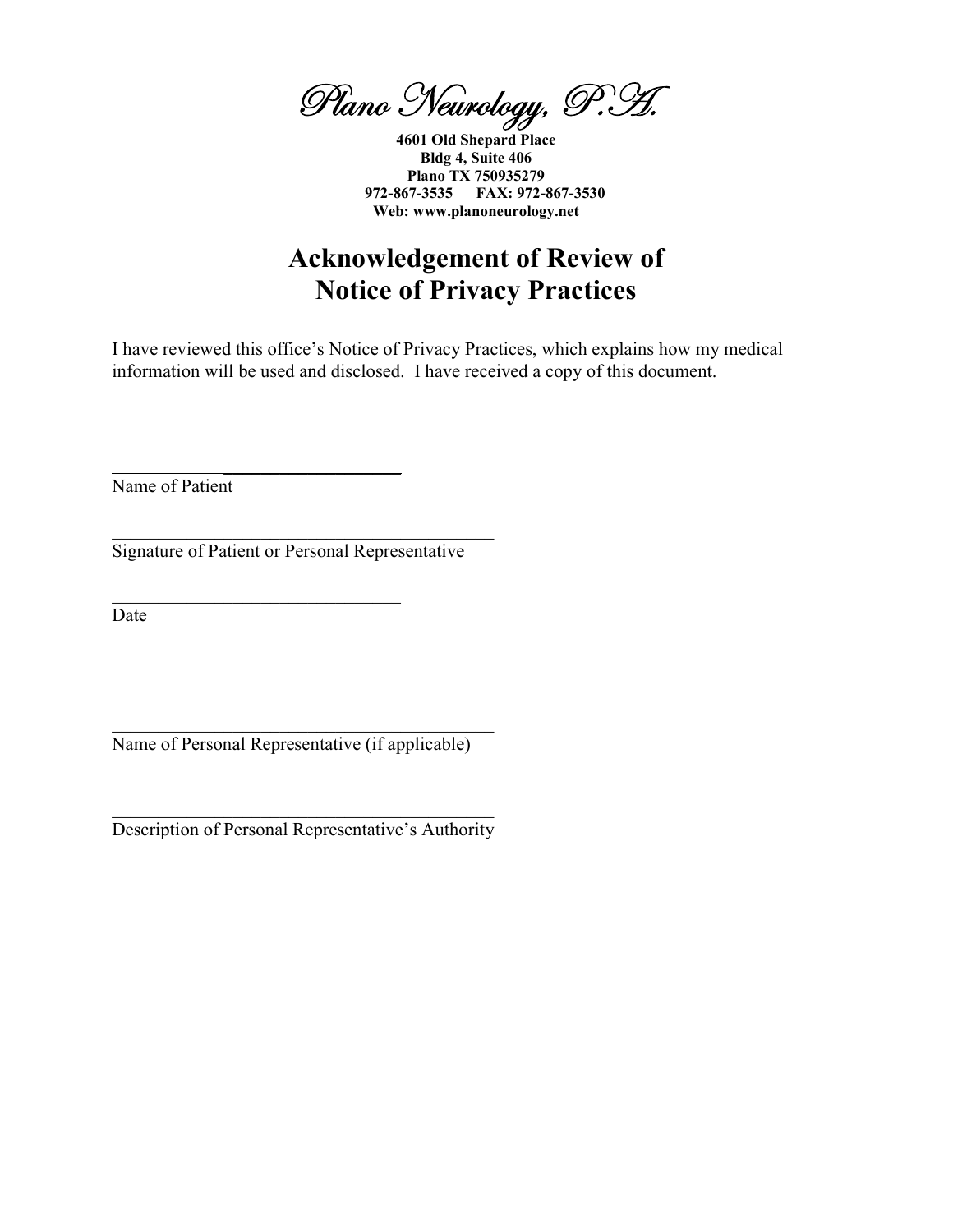Plano Neurology, P.H.

4601 Old Shepard Place Bldg 4, Suite 406 Plano TX 750935279 972-867-3535 FAX: 972-867-3530 Web: www.planoneurology.net

# No Show / Cancellation Policy

We would like to inform you of our new policy due to a large volume of no shows and last minute cancellations. We are having to enforce a no show/cancellation policy to accommodate other patients who are awaiting appointments that require urgent attention.

Prior to your appointment we give courtesy calls to remind you of your appointment and give ample time for the appointment to be confirmed. Our courtesy calls are done within 48 hours prior to your appointment. If there is a cancellation for any reason we would like 24 hour notice. In the event 24 hour notice is not given, a last minute cancellation, or a no call / no show will result in a \$50.00 charge to you.

We thank you for your understanding.

## CHOOSE ONE OPTION

 $\Box$  I will call within 24 hours

 $\mathcal{L}_\text{max}$  , where  $\mathcal{L}_\text{max}$  and  $\mathcal{L}_\text{max}$ 

- $\Box$  I will NOT call, but I will show up
- $\Box$  If I do not call within 24 hours, cancel my appointment

Name of Patient

 $\mathcal{L}_\text{max}$  and  $\mathcal{L}_\text{max}$ 

Signature of Patient or Personal Representative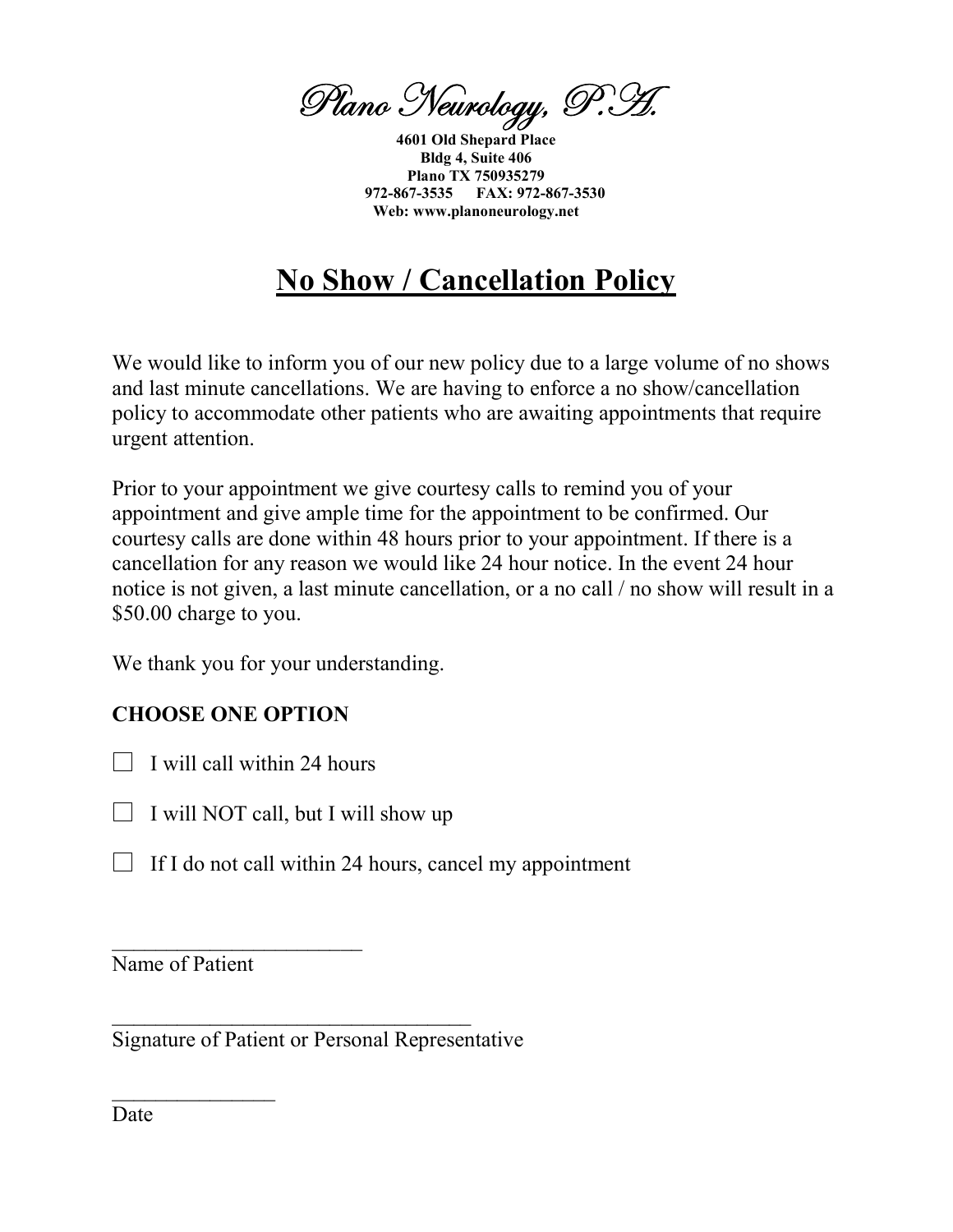Plano Neurology, P.H.

4601 Old Shepard Place Bldg 4, Suite 406 Plano TX 750935279 972-867-3535 FAX: 972-867-3530 Web: www.planoneurology.net

#### **Patient History**

Date:

Name:

Age:

Sex:

Referring Physician:

Hand Dominance: □ Right □ Left □ Both

Present illness for which you are being seen today:

## Past Medical History ( $\sqrt{ }$  where appropriate)

#### **General History**

| П                        | <b>Heart Disease</b>            |  |
|--------------------------|---------------------------------|--|
| $\overline{\phantom{a}}$ | Hypertension                    |  |
| П                        | <b>Diabetes</b>                 |  |
| □                        | <b>Respiratory Problems</b>     |  |
| □                        | Kidney Problems                 |  |
| П                        | <b>Gastrointestinal Problem</b> |  |
| П                        | <b>Inherited Disease</b>        |  |
| П                        | <b>Skin Disease</b>             |  |
| П                        | Vision ENT Problem              |  |
| П                        | Arthritis                       |  |
| $\Box$                   | <b>Anxiety Depression</b>       |  |
| $\Box$                   | Surgeries                       |  |
| П                        | <b>Bowel Bladder Problems</b>   |  |
| П                        | <b>HIV</b> Positive             |  |
| $\Box$                   | Hepatitis $(a,b,c,non-a,non-b)$ |  |
|                          | Other                           |  |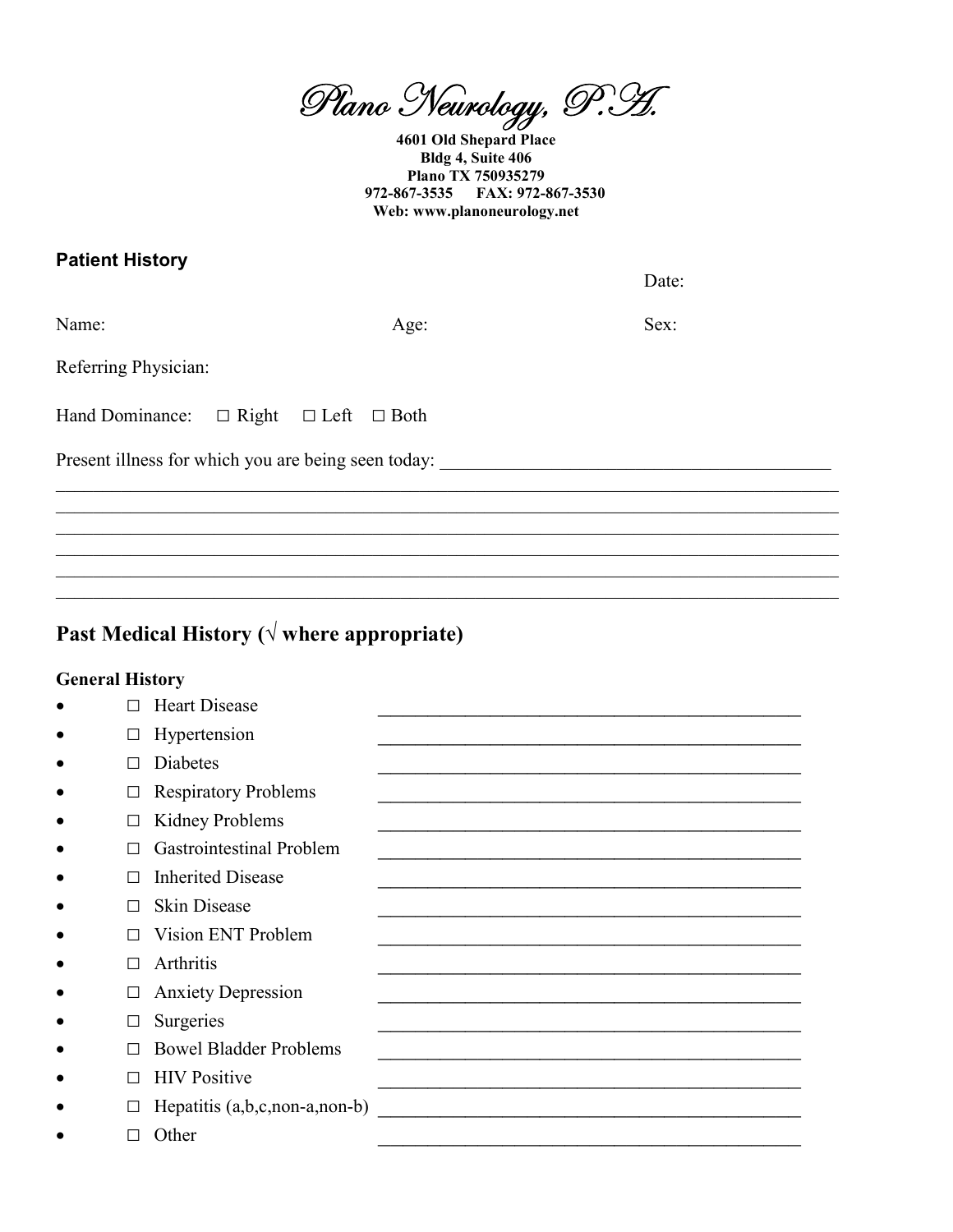## **Neurological History**

| $\bullet$ | Headache<br>П              |  |
|-----------|----------------------------|--|
| $\bullet$ | Stroke<br>$\Box$           |  |
| $\bullet$ | Seizures<br>$\Box$         |  |
| $\bullet$ | $\Box$ Parkinson's Disease |  |
| $\bullet$ | $\Box$ Multiple Sclerosis  |  |
| $\bullet$ | $\Box$ Neck/Back Pain      |  |
| $\bullet$ | □ Memory Problems          |  |
| $\bullet$ | Aneurysm<br>□              |  |
| $\bullet$ | Other                      |  |

Medication and Allergies: Please see the additional sheet

## **Family Medical History**

| <b>Social History</b> | Single $\square$ Married $\square$ | Children        |
|-----------------------|------------------------------------|-----------------|
|                       |                                    |                 |
|                       | Smoke $\Box$ Yes $\Box$ No         | Number of Years |
|                       | Drink $\Box$ Yes $\Box$ No         |                 |
|                       |                                    |                 |